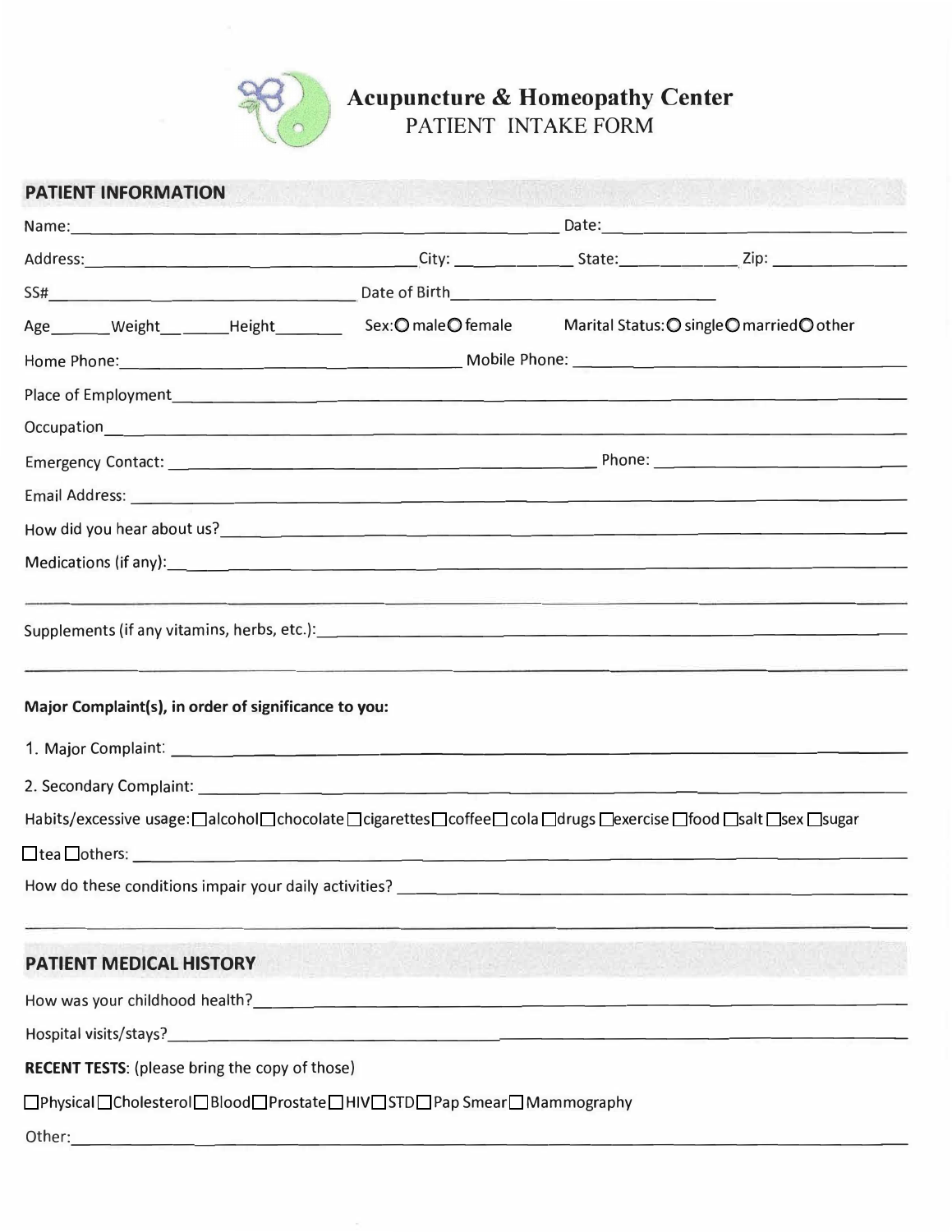| <b>FAMILY MEDICAL HISTORY</b>                |                                                                 | <b>HEART FUNCTION:</b>             | frustration                                                                           | depression                                                                                                                                                                                                                           |
|----------------------------------------------|-----------------------------------------------------------------|------------------------------------|---------------------------------------------------------------------------------------|--------------------------------------------------------------------------------------------------------------------------------------------------------------------------------------------------------------------------------------|
|                                              | Check the following that have occurred in your blood relatives: | anxiety chest pain                 | tingling                                                                              | irritability                                                                                                                                                                                                                         |
| Diabetes                                     | Tuberculosis                                                    | insomnia <sub>n</sub> palpitations | numbness                                                                              | ringing in ears                                                                                                                                                                                                                      |
| Obesity                                      | <b>Kidney Disease</b>                                           | mental fogginess                   | gall-stones                                                                           | convulsions                                                                                                                                                                                                                          |
| Allergies                                    | Alcoholism                                                      | restlessness                       | drink alcohol                                                                         | muscle tension                                                                                                                                                                                                                       |
| Cancer                                       | <b>Heart Disease</b>                                            | mental confusion                   | lump in throat                                                                        | seizures                                                                                                                                                                                                                             |
| Stroke                                       | <b>Bleeding Tendency</b>                                        | sore on tongue                     | muscles spasms                                                                        |                                                                                                                                                                                                                                      |
| Nervous Illness                              |                                                                 | vivid dreams                       | sexual disease                                                                        |                                                                                                                                                                                                                                      |
| Mental Illness                               |                                                                 | wake unrepressed                   | tightness in chest                                                                    |                                                                                                                                                                                                                                      |
| High Blood Pressure                          |                                                                 | afternoon flashes                  | frequent headaches                                                                    |                                                                                                                                                                                                                                      |
| $\Box$ Other                                 |                                                                 | perspire easily                    | alternating diarrhea and constipation                                                 |                                                                                                                                                                                                                                      |
| <b>PATIENT PROFILE</b>                       |                                                                 | vaginal dryness                    | <b>KIDNEY/BLADDER FUNCTION</b>                                                        |                                                                                                                                                                                                                                      |
| <b>Overall Temperature (Kidney Function)</b> |                                                                 | <b>SPLEEN FUNCTION:</b>            | high libido                                                                           | low libido                                                                                                                                                                                                                           |
| $\Box$ cold hands                            | cold feet                                                       | bloating loose stools              | ]fearful                                                                              | normal libido                                                                                                                                                                                                                        |
| hot flashes                                  | night sweats                                                    | diarrhea worry                     | low back pain                                                                         | kidney stones                                                                                                                                                                                                                        |
| $\top$ thristy                               | low energy                                                      | $constitution$ gas                 | excessive hair loss                                                                   |                                                                                                                                                                                                                                      |
| sweaty feet                                  |                                                                 | over-thinking                      | memory problems                                                                       |                                                                                                                                                                                                                                      |
| cold sensation                               |                                                                 | incomplete stools                  | easily broken bones                                                                   |                                                                                                                                                                                                                                      |
| ack of perspiration                          |                                                                 | mucous in stools                   | sore/weak knees                                                                       |                                                                                                                                                                                                                                      |
| $\sqcap$ hot sensation                       |                                                                 | low appetite                       | lack of bladder control                                                               |                                                                                                                                                                                                                                      |
| sweaty hands                                 |                                                                 | easily bruise                      | <b>URINATION:</b>                                                                     |                                                                                                                                                                                                                                      |
| <b>EYES</b> (Liver function)                 |                                                                 | hemorrhoids                        | frequent                                                                              | urgent                                                                                                                                                                                                                               |
| $\sqcap$ itchy                               | bloodshot                                                       | organ prolapsed                    | clear color                                                                           | very little                                                                                                                                                                                                                          |
| watery                                       | hot                                                             | gurgling stomach                   | profuse                                                                               | burning                                                                                                                                                                                                                              |
| $\Box$ dry                                   | rough                                                           | blood in stools                    | ]painful                                                                              | difficult                                                                                                                                                                                                                            |
| see floaters                                 | blurry vision                                                   | abrupt weight change               | $\sqcap$ cloudy                                                                       | reddish color                                                                                                                                                                                                                        |
| <b>OVERALL ENERGY</b>                        |                                                                 | fatigue after eating               | strong odor                                                                           | dark yellow color                                                                                                                                                                                                                    |
| (Kidney, Spleen, Lung function):             |                                                                 | undigested food in stools          | <b>MEN ONLY:</b>                                                                      |                                                                                                                                                                                                                                      |
| low energy                                   |                                                                 | <b>DAMPNESS:</b>                   | low libido                                                                            | Testicular pain                                                                                                                                                                                                                      |
| easily catch colds                           |                                                                 | heavy body snoring                 | impotence                                                                             | <b>Prostate Problems</b>                                                                                                                                                                                                             |
| general weakness                             |                                                                 | nausea sensation                   | premature ejaculation                                                                 |                                                                                                                                                                                                                                      |
| shortness of breath                          |                                                                 | swollen joints                     | <b>WOMEN ONLY:</b>                                                                    |                                                                                                                                                                                                                                      |
| <b>LUNG FUNCTION:</b>                        |                                                                 | swollen hands                      |                                                                                       | Age of first period: <u>contact the set of the set of the set of the set of the set of the set of the set of the set of the set of the set of the set of the set of the set of the set of the set of the set of the set of the s</u> |
| $\bigsqcup$ cough                            | sinus congestion                                                | swollen feet                       | Age of first menopause: <b>Age of first menopause</b> : <b>Age of first menopause</b> |                                                                                                                                                                                                                                      |
| dry skin                                     | sneezing                                                        | chest congestion                   |                                                                                       | Number Of pregnacies: Number Of pregnacies:                                                                                                                                                                                          |
| $\Box$ dry throat                            | dry mouth                                                       | <b>STOMACH FUNCTION:</b>           |                                                                                       | Number of life births: Number of life births:                                                                                                                                                                                        |
| body ache                                    | stiff neck                                                      | burning stomach pain               |                                                                                       | Number of abortions: Number of abortions:                                                                                                                                                                                            |
| $\Box$ dry nose                              | sore throat                                                     | heartburn ulcer                    |                                                                                       | Miscarriage: Miscarriage:                                                                                                                                                                                                            |
| nose bleeds                                  | chills and fever                                                | belching hiccups                   |                                                                                       | Vaginal Discharge: Manager and Contract and Contract of the Contract of the Contract of the Contract of the Contract of the Contract of the Contract of the Contract of the Contract of the Contract of the Contract of the Co       |
| difficult breathing                          |                                                                 | acid reflux vomiting               | <b>PMS</b>                                                                            | Cramps                                                                                                                                                                                                                               |
| stiff shouders                               |                                                                 | canker sores bad breath            | Irregular cycles                                                                      |                                                                                                                                                                                                                                      |
| $\Box$ melancholy                            |                                                                 | very large appetite                | excessive Menstrual Flow                                                              |                                                                                                                                                                                                                                      |
|                                              | <b>BLOOD</b> (Liver, Spleen, Heart function):                   | bleeding or swollen gums           | clots in menses                                                                       |                                                                                                                                                                                                                                      |
| dizziness                                    | pale skin                                                       | LIVER / GB FUNCTION:               | Menopausal symptoms                                                                   |                                                                                                                                                                                                                                      |
| fatigue                                      | poor memory                                                     | Rib pain anger easily              | Are you pregnant now?                                                                 |                                                                                                                                                                                                                                      |
| graying hair                                 |                                                                 | twitching bitter taste             |                                                                                       |                                                                                                                                                                                                                                      |

 $\sim$  10